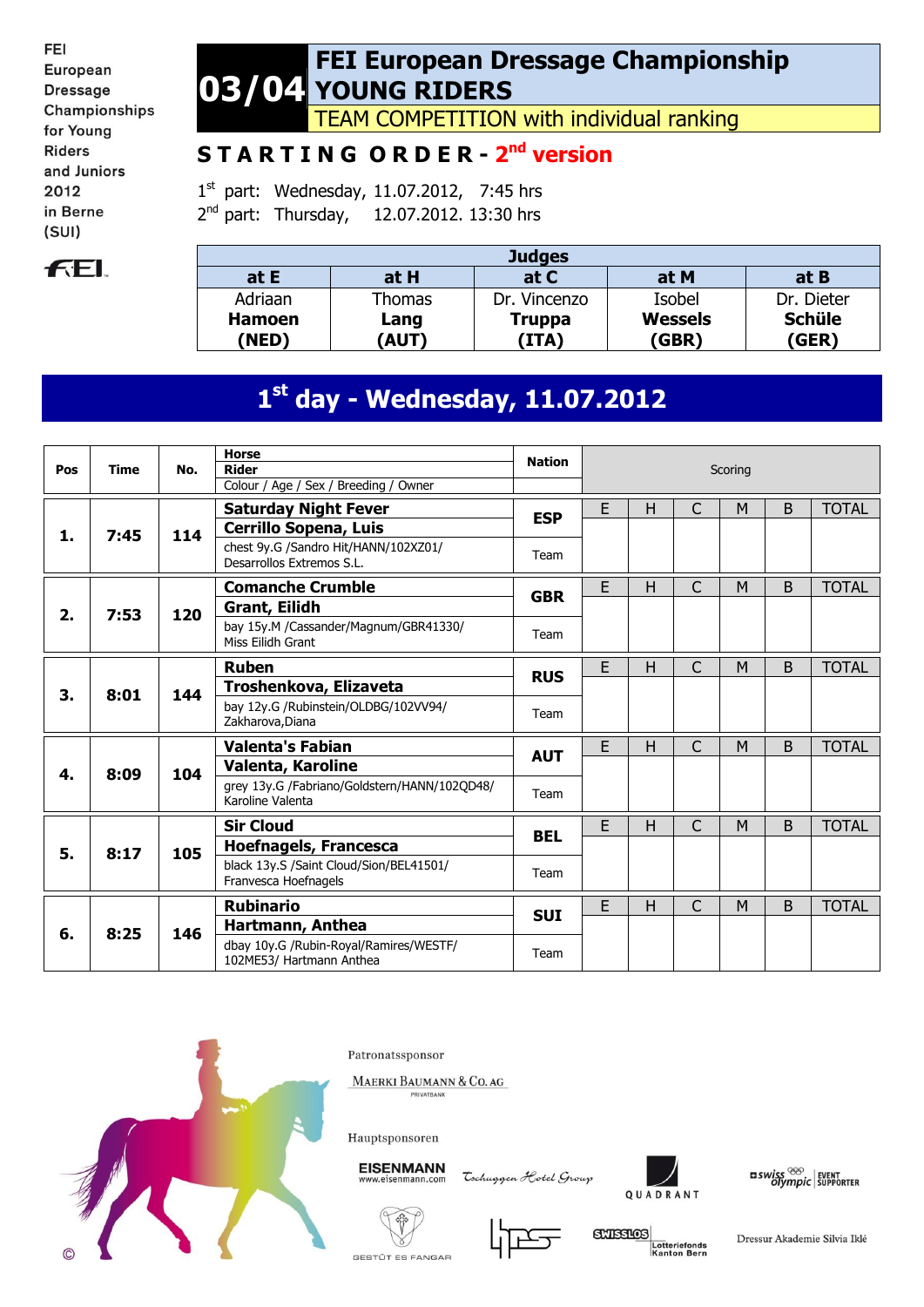| Pos | Time | No. | Horse<br><b>Rider</b><br>Colour / Age / Sex / Breeding / Owner                           | <b>Nation</b> |   |   | Scoring |   |              |
|-----|------|-----|------------------------------------------------------------------------------------------|---------------|---|---|---------|---|--------------|
|     |      |     | Quanderas                                                                                | <b>GRE</b>    | F | н | M       | B | <b>TOTAL</b> |
| 7.  | 8:33 | 128 | Sklavounos, Angela                                                                       |               |   |   |         |   |              |
|     |      |     | bay 12y.G /Quando-Quando/Paradiesvogel/<br>BRAND/GER43428/ BG Frantzeskaki u. Sklavounos | Indiv         |   |   |         |   |              |
|     |      |     | <b>Risander</b>                                                                          | <b>TUR</b>    | F | н | M       | B | <b>TOTAL</b> |
| 8.  | 8:41 | 153 | Kap, Yasemin                                                                             |               |   |   |         |   |              |
|     |      |     | chest 13y.G /Krack/C/KWPN/TUR40112/ Kosar, Itri                                          | Indiv         |   |   |         |   |              |
|     |      |     | <b>Minos Demaziere</b>                                                                   |               | F | н | M       | B | <b>TOTAL</b> |
| 9.  | 8:49 | 116 | Hel, Jessica                                                                             | <b>FRA</b>    |   |   |         |   |              |
|     |      |     | black 11y.G /Florestan/Ehrentusch/SF/FRA46001/<br>Jessica Hel                            | Team          |   |   |         |   |              |

# **Break / Maintenance 18 min**

|     |       |     | <b>Supertramp</b>                                                           |            | E | H            | $\mathsf{C}$   | M | <sub>B</sub> | <b>TOTAL</b> |
|-----|-------|-----|-----------------------------------------------------------------------------|------------|---|--------------|----------------|---|--------------|--------------|
| 10. | 9:15  | 137 | Markussen, Pernille Henriksbo                                               | <b>NOR</b> |   |              |                |   |              |              |
|     |       |     | bay 14y.G / Elitaer/TRAK/NOR02363/<br>Siv Hilse Dahl Kvornhaugen            | Team       |   |              |                |   |              |              |
|     |       |     | <b>Rozo Soneca</b>                                                          | <b>DEN</b> | E | H            | $\overline{C}$ | M | B            | <b>TOTAL</b> |
| 11. | 9:23  | 110 | <b>Kragekjaer, Andreas</b>                                                  |            |   |              |                |   |              |              |
|     |       |     | bay 9y.G /Blue Hors Romancier/Aleksander/DWB/<br>103EL63/ Andreas Kragekjær | Team       |   |              |                |   |              |              |
|     |       |     | <b>Don Windsor OLD</b>                                                      | <b>GER</b> | E | H            | C              | M | B            | <b>TOTAL</b> |
| 12. | 9:31  | 124 | <b>Kienbaum, Florine</b>                                                    |            |   |              |                |   |              |              |
|     |       |     | black 9y.G /Don Cardinale/Waldstar<br>xx/OLDBG/102PA45/ Kienbaum, Florine   | Team       |   |              |                |   |              |              |
|     |       |     | <b>Chock</b>                                                                |            | E | H            | $\mathsf{C}$   | M | B            | <b>TOTAL</b> |
| 13. | 9:39  | 150 | <b>Hjelm, Elisabeth</b>                                                     | <b>SWE</b> |   |              |                |   |              |              |
|     |       |     | dchst 8y.G /Chapman/Master/SWB/103FV12/ Stall<br>Chalima AB                 | Team       |   |              |                |   |              |              |
|     |       |     |                                                                             |            |   |              |                |   |              |              |
|     |       |     | <b>Urchin B</b>                                                             |            | E | H            | C              | M | B            | <b>TOTAL</b> |
|     |       |     | Lanen, Michelle van                                                         | <b>NED</b> |   |              |                |   |              |              |
| 14. | 9:47  | 133 | chest 10y.G /Jazz/Vincent/KWPN/102XK00/<br>Dressuurstal van Lanen           | Team       |   |              |                |   |              |              |
|     |       |     | <b>Calvin G</b>                                                             |            | E | $\mathsf{H}$ | C              | M | B            | <b>TOTAL</b> |
|     |       |     | <b>Hardwick, Alex</b>                                                       | <b>GBR</b> |   |              |                |   |              |              |
| 15. | 9:55  | 121 | bay 8v.G /Contendro/Graf<br>Sponeck/HANN/103HU95/ Mr & Mrs S Hardwick       | Team       |   |              |                |   |              |              |
|     |       |     | <b>Golden Fire</b>                                                          |            | E | H            | C              | M | B            | <b>TOTAL</b> |
|     |       |     | Egay, Maria                                                                 | <b>RUS</b> |   |              |                |   |              |              |
| 16. | 10:03 | 143 | chest 12y.S /Zinders/BUDJ/RUS40139/<br>Mrs.Irina Egay                       | Team       |   |              |                |   |              |              |
|     |       |     | <b>Donaublick</b>                                                           |            | E | $\mathsf{H}$ | $\mathsf{C}$   | M | B            | <b>TOTAL</b> |
| 17. | 10:11 | 103 | Svehla, Tatjana                                                             | <b>AUT</b> |   |              |                |   |              |              |

**Break / Maintenance 16 min**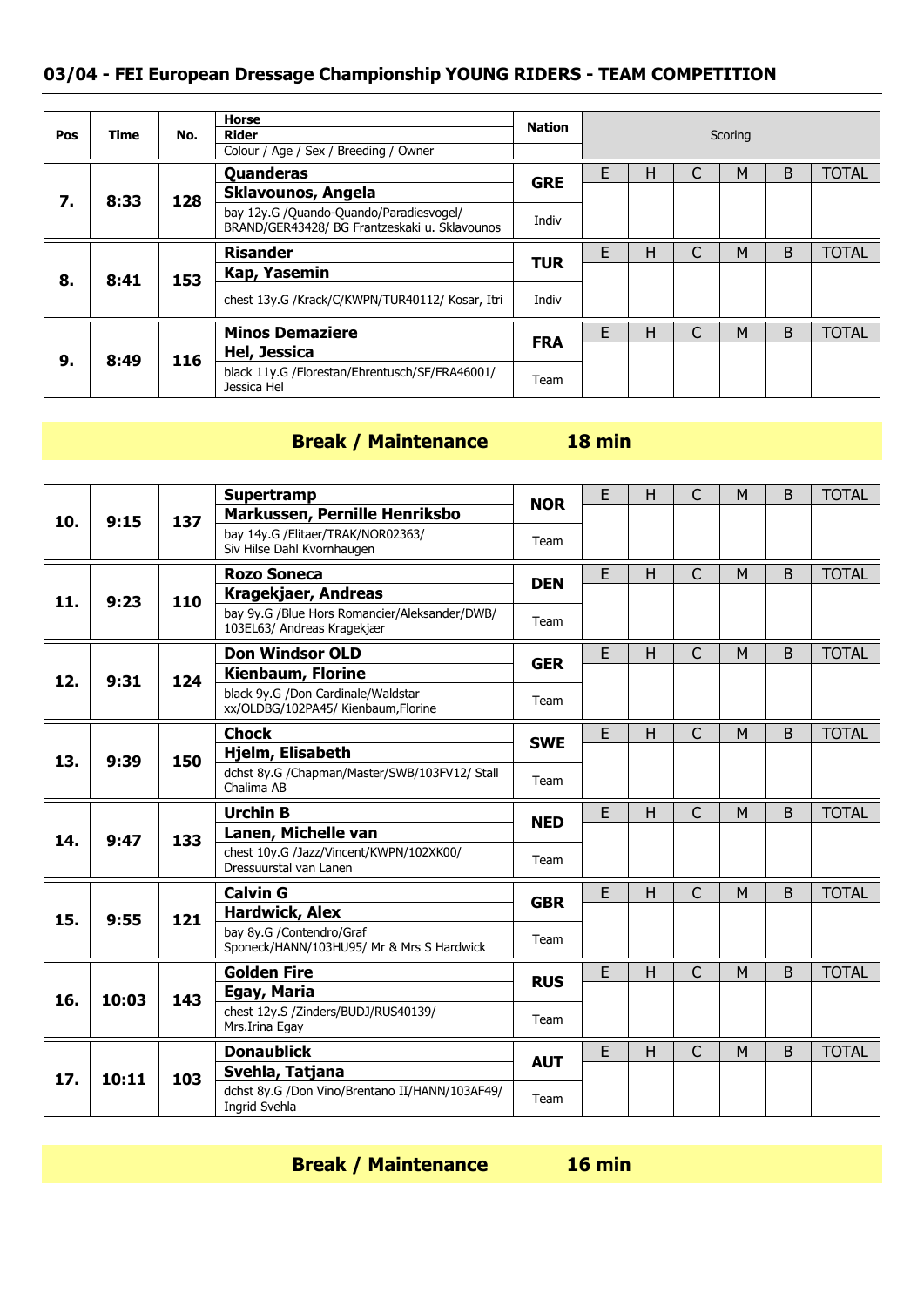| Pos | <b>Time</b> | No. | <b>Horse</b><br><b>Rider</b><br>Colour / Age / Sex / Breeding / Owner             | <b>Nation</b> |   |   |              | Scoring |   |              |
|-----|-------------|-----|-----------------------------------------------------------------------------------|---------------|---|---|--------------|---------|---|--------------|
|     |             |     | Asta la Vista                                                                     |               | E | H | $\mathsf{C}$ | M       | B | <b>TOTAL</b> |
|     |             |     | Vasconcelos e Sá, Maria Julia                                                     | <b>POR</b>    |   |   |              |         |   |              |
| 18. | 10:35       | 140 | chest 11y.S /Alabaster/HANN/102PM99/ Ana Lopes<br>Vasconcelos e Sá                | Indiv         |   |   |              |         |   |              |
|     |             |     | <b>Velvet Dream</b>                                                               | <b>BEL</b>    | E | H | $\mathsf{C}$ | M       | B | <b>TOTAL</b> |
| 19. | 10:43       | 107 | <b>Schepens, Carole</b>                                                           |               |   |   |              |         |   |              |
|     |             |     | bay 7y.M /Dream Of Heidelberg/Amsterdam/<br>HOLST/102WN65/ Schepens Jean-Paul     | Team          |   |   |              |         |   |              |
|     |             |     | <b>Flint Star</b>                                                                 | <b>SUI</b>    | E | н | $\mathsf{C}$ | M       | B | <b>TOTAL</b> |
| 20. | 10:51       | 145 | <b>Ackermann, Sabrina</b>                                                         |               |   |   |              |         |   |              |
|     |             |     | chest 13y.G /Freudenprinz/Renoir<br>I/WESTF/SUI41142/ Ackermann Monica            | Team          |   |   |              |         |   |              |
|     |             |     | <b>Doletto</b>                                                                    | <b>FRA</b>    | E | H | $\mathsf{C}$ | M       | B | <b>TOTAL</b> |
| 21. | 10:59       | 119 | van den Berghe, Alix                                                              |               |   |   |              |         |   |              |
|     |             |     | bay 7y.G /Diamond Hit/Sion/OLDBG/103NK52/<br>Marc Feller                          | Team          |   |   |              |         |   |              |
|     |             |     | Chopin V.                                                                         | <b>NOR</b>    | E | Н | $\mathsf C$  | М       | B | <b>TOTAL</b> |
| 22. | 11:07       | 135 | Hals, Anniken                                                                     |               |   |   |              |         |   |              |
|     |             |     | bay 11y.G /Lord Calidos/Victory/HOLST/103DE77/<br>Nina and Thorleif Hals          | Team          |   |   |              |         |   |              |
|     |             |     | <b>Rigoletto</b>                                                                  | DEN           | E | Η | $\mathsf{C}$ | M       | B | <b>TOTAL</b> |
| 23. | 11:15       | 111 | Lindberg, Rikke                                                                   |               |   |   |              |         |   |              |
|     |             |     | bay 10y.G /Rubin Royal/Andros/BAW/102UC54/<br>Pernille Lindberg & Claus Bertelsen | Team          |   |   |              |         |   |              |
|     |             |     | <b>Habitus</b>                                                                    | <b>GER</b>    | E | н | $\mathsf{C}$ | M       | B | <b>TOTAL</b> |
| 24. | 11:23       | 125 | Lüttgen, Louisa                                                                   |               |   |   |              |         |   |              |
|     |             |     | dbay 14y.G /Hohenstein/Weltmeyer/HANN/<br>GER22223/ Hucke-Lüttgen, Esther         | Team          |   |   |              |         |   |              |
|     |             |     | <b>Go Dutch III</b>                                                               | <b>SWE</b>    | E | H | $\mathsf{C}$ | M       | B | <b>TOTAL</b> |
| 25. | 11:31       | 152 | Nilsson, Sanna                                                                    |               |   |   |              |         |   |              |
|     |             |     | bay 12y.S /Gracieux/Larinero/OLDBG/GBR12876/<br>Sanna Nilsson                     | Team          |   |   |              |         |   |              |
|     |             |     | <b>Rambo</b>                                                                      | <b>NED</b>    | E | Η | $\mathsf{C}$ | M       | B | <b>TOTAL</b> |
| 26. | 11:39       | 130 | Houtvast, Daniëlle                                                                |               |   |   |              |         |   |              |
|     |             |     | dbay 13y.G /Gribaldi/KWPN/NED07418/<br>Houtvast.D                                 | Team          |   |   |              |         |   |              |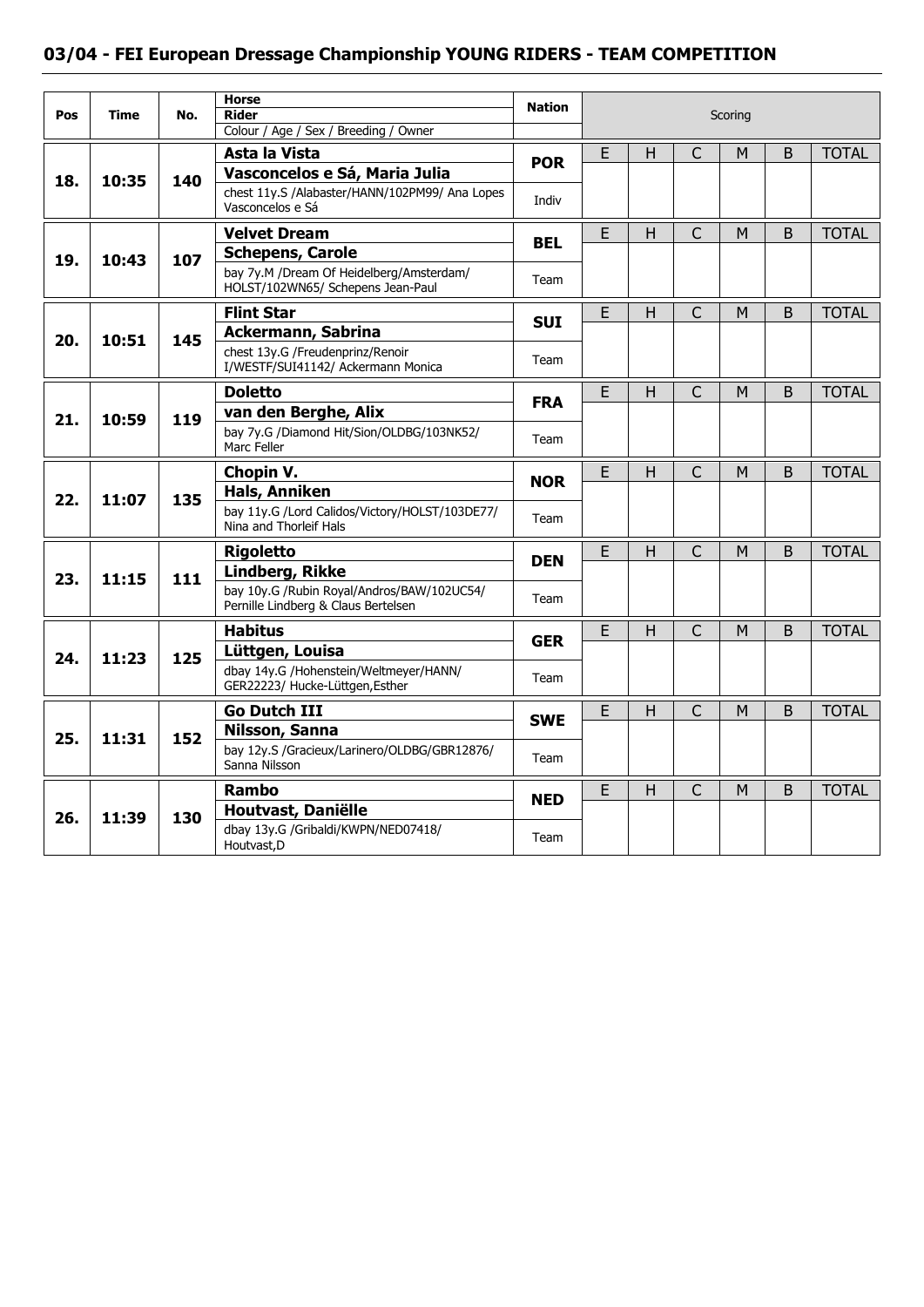# **2 nd day - Thursday, 12.07.2012**

| Pos | Time  | No. | <b>Horse</b><br><b>Rider</b><br>Colour / Age / Sex / Breeding / Owner  | <b>Nation</b> |    |   |                | Scoring |   |              |
|-----|-------|-----|------------------------------------------------------------------------|---------------|----|---|----------------|---------|---|--------------|
|     |       |     | Dorado 69                                                              | <b>ESP</b>    | E  | H | C              | М       | B | <b>TOTAL</b> |
| 27. | 13:38 | 113 | <b>Balasch González, Erik</b>                                          |               |    |   |                |         |   |              |
|     |       |     | chest 12y.G /HANN/102UH32/<br>Erik Balasch Gonzalez                    | Team          |    |   |                |         |   |              |
|     |       |     | <b>Donna Summer</b>                                                    | <b>GBR</b>    | E  | H | C              | M       | B | <b>TOTAL</b> |
| 28. | 13:46 | 123 | Oakeley, Olivia                                                        |               |    |   |                |         |   |              |
|     |       |     | chest 10y.G /HANN/102TV99/ Olivia Oakeley                              | Team          |    |   |                |         |   |              |
|     |       |     | <b>Treinado</b>                                                        | <b>POR</b>    | E  | H | $\overline{C}$ | M       | B | <b>TOTAL</b> |
| 29. | 13:54 | 139 | <b>Carneiro, Ana Filipa</b>                                            |               |    |   |                |         |   |              |
|     |       |     | bay 11y.S /Dardo/Cajual/LUS/102OQ69/<br>José Santos Carneiro           | Indiv         |    |   |                |         |   |              |
|     |       |     | <b>Alassio's Boy</b>                                                   | <b>AUT</b>    | E. | H | $\overline{C}$ | M       | B | <b>TOTAL</b> |
| 30. | 14:02 | 101 | Fries, Franziska                                                       |               |    |   |                |         |   |              |
|     |       |     | bay 9y.S /Alassio/Heraldik xx/BAY/102TV22/<br>Dr. Rudolf Fries         | Team          |    |   |                |         |   |              |
|     |       |     | <b>Ambaro Saturnus</b>                                                 | <b>BEL</b>    | E  | H | $\overline{C}$ | M       | B | <b>TOTAL</b> |
| 31. | 14:10 | 106 | Roos, Laurence                                                         |               |    |   |                |         |   |              |
|     |       |     | bay 12y.G /Montecristo/Balzflug/KWPN/102NO68/<br>Ambaro NV             | Team          |    |   |                |         |   |              |
|     |       |     | Popcorn II                                                             | <b>SUI</b>    | E  | H | C              | M       | B | <b>TOTAL</b> |
| 32. | 14:18 | 148 | Suter, Andrina                                                         |               |    |   |                |         |   |              |
|     |       |     | bay 18y.G /Anduc/Flaneur/TRAK/102OE99/<br>Suter Andrina                | Team          |    |   |                |         |   |              |
|     |       |     | <b>Unique</b>                                                          | <b>FRA</b>    | E  | H | $\overline{C}$ | M       | B | <b>TOTAL</b> |
| 33. | 14:26 | 117 | Legallais, Hélène                                                      |               |    |   |                |         |   |              |
|     |       |     | chest 10y.G /Olivi/Jetset D/KWPN/102WX57/<br>Legallais, Isabelle       | Team          |    |   |                |         |   |              |
|     |       |     | <b>Svalegaardens Walk On Water</b>                                     |               | E  | H | $\overline{C}$ | M       | B | <b>TOTAL</b> |
| 34. | 14:34 | 134 | Finjarn, Charlotte                                                     | <b>NOR</b>    |    |   |                |         |   |              |
|     |       |     | bay 8y.G /Walt Disney I/Akinos/DWB/103HF25/<br><b>Ugreninov Family</b> | Team          |    |   |                |         |   |              |

## **Break / Maintenance 18 min**

|     |       |     | Millibar                                                     | <b>DEN</b> | н | M | B | <b>TOTAL</b> |
|-----|-------|-----|--------------------------------------------------------------|------------|---|---|---|--------------|
| 35. | 15:00 | 112 | <b>Merrald, Nanna Skodborg</b>                               |            |   |   |   |              |
|     |       |     | dbay 10y.G /Milan/Liberty Dane/DWB/102QB20/<br>Helle Merrald | Team       |   |   |   |              |
|     |       |     |                                                              |            |   |   |   |              |
|     |       |     | <b>Burlington</b>                                            |            |   | M | B | <b>TOTAL</b> |
| 36. | 15:08 | 127 | Schürmann, Charlott-Maria                                    | <b>GER</b> |   |   |   |              |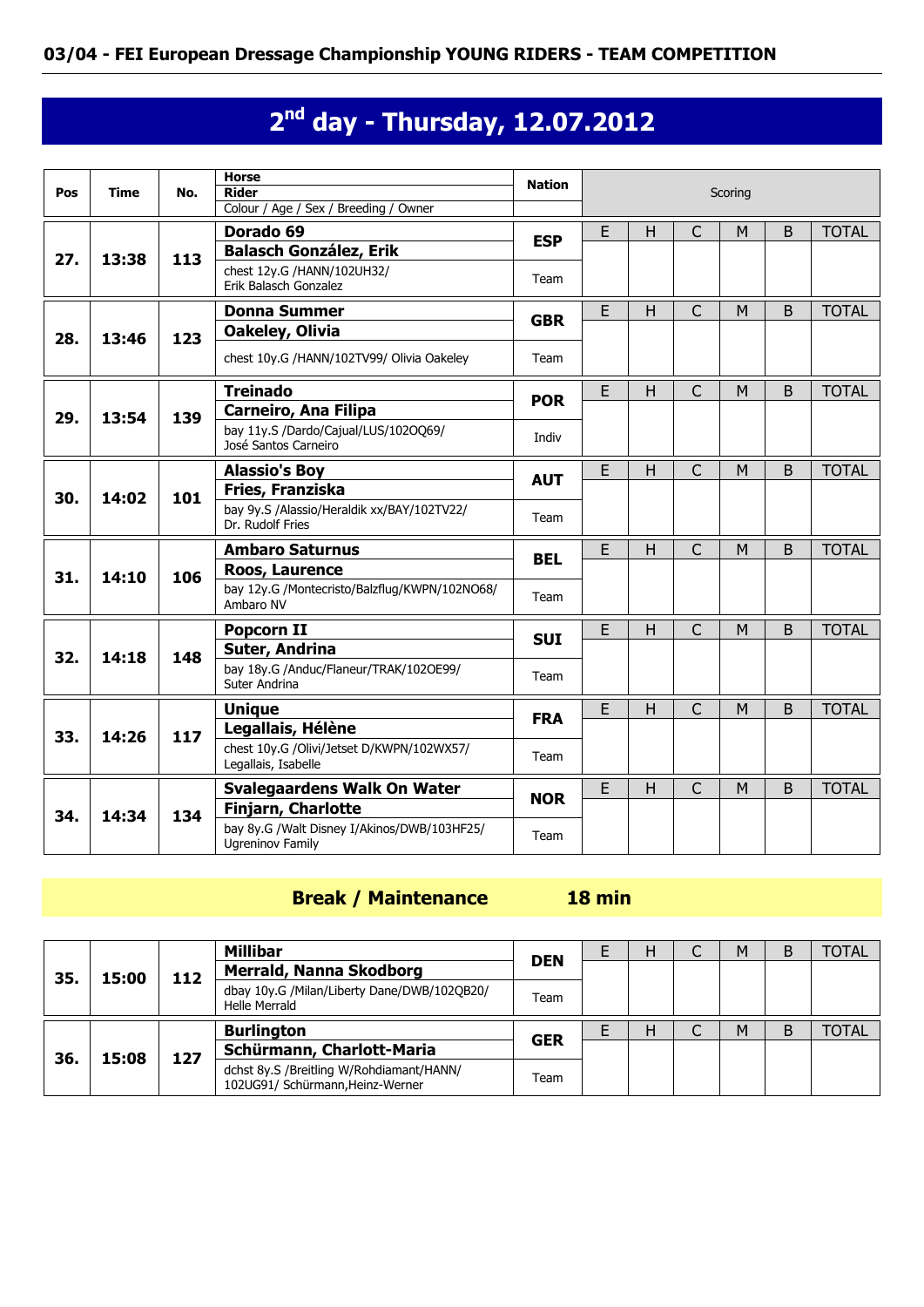| Pos | <b>Time</b> | No. | <b>Horse</b><br><b>Rider</b><br>Colour / Age / Sex / Breeding / Owner                   | <b>Nation</b> |   |    |              | Scoring |              |              |
|-----|-------------|-----|-----------------------------------------------------------------------------------------|---------------|---|----|--------------|---------|--------------|--------------|
|     |             |     | Dawson 5                                                                                |               | E | н  | $\mathsf{C}$ | M       | B            | <b>TOTAL</b> |
|     |             |     | <b>Melin, Tove</b>                                                                      | <b>SWE</b>    |   |    |              |         |              |              |
| 37. | 15:16       | 151 | dbay 11y.G /Dark Rubin/Akzent II/OLDBG/<br>GER44458/ Kemper, Ernst u. Schultmann, Hild. | Team          |   |    |              |         |              |              |
|     |             |     | Winston                                                                                 |               | E | н  | $\mathsf{C}$ | M       | B            | <b>TOTAL</b> |
| 38. | 15:24       | 131 | Kooijman, Stephanie                                                                     | <b>NED</b>    |   |    |              |         |              |              |
|     |             |     | dbay 8y.G /Oo Seven/KWPN/102XY77/ Bruin,G. de                                           | Team          |   |    |              |         |              |              |
|     |             |     | <b>Sunday Boy</b>                                                                       | <b>ESP</b>    | E | H. | $\mathsf{C}$ | M       | B            | <b>TOTAL</b> |
| 39. | 15:32       | 115 | <b>Giros Mon, Cristina</b>                                                              |               |   |    |              |         |              |              |
|     |             |     | black 11y.G /Sandro Hit/HANN/102MS17/ Cristina<br>Giros                                 | Team          |   |    |              |         |              |              |
|     |             |     | <b>Active Walero</b>                                                                    | <b>GBR</b>    | E | н  | $\mathsf{C}$ | M       | B            | <b>TOTAL</b> |
| 40. | 15:40       | 122 | Hayler, Roberta                                                                         |               |   |    |              |         |              |              |
|     |             |     | bay 20y.G /Wanderer/Matcho/HANN/GER16338/<br>Miss F K James                             | Team          |   |    |              |         |              |              |
|     |             |     | <b>Kleppenhus Seabiscuit</b>                                                            | <b>RUS</b>    | E | н  | $\mathsf{C}$ | M       | B            | <b>TOTAL</b> |
| 41. | 15:48       | 141 | Afanasieva, Polina                                                                      |               |   |    |              |         |              |              |
|     |             |     | dbay 7y.G /Sandro Hit/Davignon/DWB/103MI73/<br>Aristov, Nikolay                         | Team          |   |    |              |         |              |              |
|     |             |     | <b>Gino 333</b>                                                                         | <b>AUT</b>    | E | H  | $\mathsf{C}$ | M       | <sub>B</sub> | <b>TOTAL</b> |
| 42. | 15:56       | 102 | <b>Pointinger, Lea-Elisabeth</b>                                                        |               |   |    |              |         |              |              |
|     |             |     | chest 14y.G /Gardez/Adlerfarn II/102QU24/ Lea-<br>Elisabeth Pointinger                  | Team          |   |    |              |         |              |              |
|     |             |     | <b>Sandiegobese</b>                                                                     | <b>BEL</b>    | E | H. | $\mathsf{C}$ | M       | B            | <b>TOTAL</b> |
| 43. | 16:04       | 108 | <b>Waelkens, Tahnee</b>                                                                 |               |   |    |              |         |              |              |
|     |             |     | bay 12y.G /Feliciano/Highline/KWPN/BEL43121/<br>Philippe Waelkens                       | Team          |   |    |              |         |              |              |

# **Break / Maintenance 18 min**

|     |       |     | <b>Laser III</b>                                                                    | <b>SUI</b> | E | н |   | M | B | <b>TOTAL</b> |
|-----|-------|-----|-------------------------------------------------------------------------------------|------------|---|---|---|---|---|--------------|
| 44. | 16:30 | 147 | Müller, Sophie Aiko                                                                 |            |   |   |   |   |   |              |
|     |       |     | bay 16y.G /Lario/Santos/SACHS/SUI09396/ Müller-<br>Schiess René-Pierre              | Team       |   |   |   |   |   |              |
|     |       |     | <b>Scalia</b>                                                                       | <b>FRA</b> | E | н | C | M | B | <b>TOTAL</b> |
| 45. | 16:38 | 118 | van den Berghe, Victoria                                                            |            |   |   |   |   |   |              |
|     |       |     | black 10y.M /Sandro Hit (old)/RHEIN/102XJ05/<br><b>Monsieur Marc Feller</b>         | Team       |   |   |   |   |   |              |
|     |       |     | Zidana Arkide                                                                       |            | E | н | C | M | B | <b>TOTAL</b> |
| 46. | 16:46 | 136 | Lund, Catharina Lorentzen                                                           | <b>NOR</b> |   |   |   |   |   |              |
|     |       |     | chest 9y.M /Don Schufro/Arkedin/NWB/102QH13/<br>Ekeli Linberg and Severinsen Family | Team       |   |   |   |   |   |              |
|     |       |     | <b>Atterupgaards Cassidy</b>                                                        | <b>DEN</b> | E | н | C | M | B | <b>TOTAL</b> |
| 47. |       |     | <b>Dufour, Cathrine</b>                                                             |            |   |   |   |   |   |              |
|     | 16:54 | 109 | chest 8y.G /Caprimond E.H./Donnerhall/DWB/<br>DEN40739/ Brian Christensen           | Team       |   |   |   |   |   |              |
|     |       |     | <b>Wolke Sieben</b>                                                                 |            | E | н | C | M | B | TOTAL        |
|     |       |     | <b>Rothenberger, Sanneke</b>                                                        | <b>GER</b> |   |   |   |   |   |              |
| 48. | 17:02 | 126 | chest 12y.M /Wolkenstein II/Hitchcock/HANN/<br>GER43808/ Dressurstall Rothenberger  | Team       |   |   |   |   |   |              |